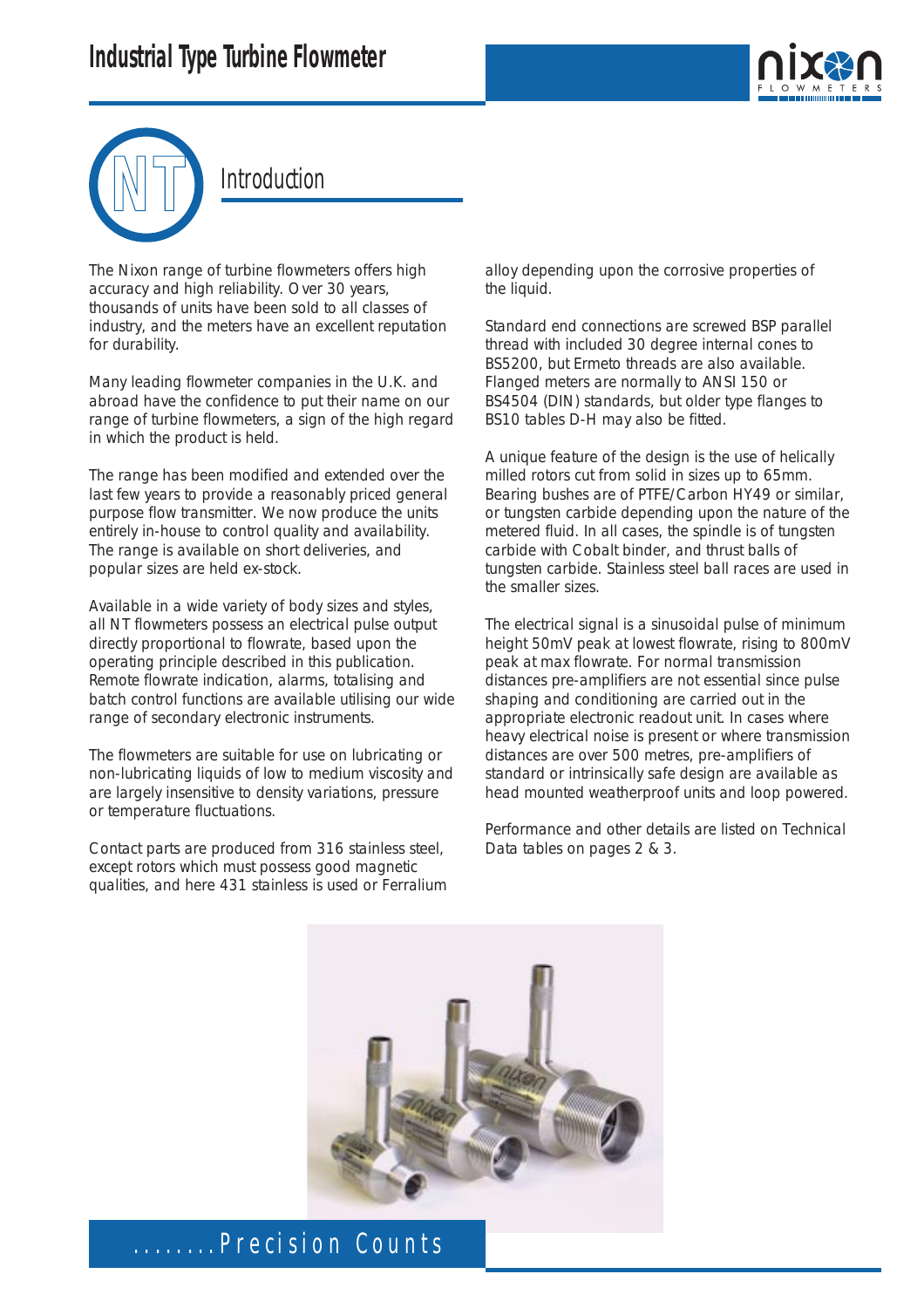

# **Industrial Type Turbine Flowmeter**

# **Technical Data**

| $\pm 0.5\%$ over 10:1 range                                                                                         |             |
|---------------------------------------------------------------------------------------------------------------------|-------------|
| $\pm$ 0.1% of reading                                                                                               |             |
| 50 millisecs for 50% step<br>change in flowrate                                                                     |             |
| Sinusoidal pulses<br>50mV - 800mV peak<br>varying with flowrate                                                     |             |
| Twice the pressure drop<br>across the meter plus<br>vapour pressure of liquid                                       |             |
| 0.2 - 0.5 bar depending<br>on meter size                                                                            |             |
| 10:1 as standard                                                                                                    |             |
| Wider ranges possible<br>-30°C min<br>150°C max (standard coil)<br>400°C special design<br>120°C intrinsically safe | í<br>۷<br>Ę |
| 500 metres max without<br>pre-amplifiers for low noise<br>environment                                               | ć           |
| Horizontal or vertical<br>(flow upwards) or inclined                                                                | ξ           |
| Limited only by end fittings                                                                                        | ¢           |
|                                                                                                                     |             |

## Parts and Material



# Sizing table

|                    |            | Flow Range (Linear) |         | Approx K-Factor |           | <b>Standard End Fittings</b> |                                 |                      |
|--------------------|------------|---------------------|---------|-----------------|-----------|------------------------------|---------------------------------|----------------------|
| <b>Type Number</b> | Ltrs/Min   | I.G.P.M.            | Ltr     | Imp Gall        | Linearity | <b>BSP</b><br>Screwed        | ANSI or<br><b>BS10 E Flange</b> | <b>DIN</b><br>Flange |
| N <sub>T</sub> 3   | $0.5 - 5$  | $.11 - 1.1$         | 17000.0 | 771800.0        | ±0.5%     | 3/8''                        | 1/2"                            | <b>ND15</b>          |
| N <sub>T5</sub>    | $1.2 - 10$ | $.22 - 2.2$         | 5900.0  | 26780.0         | ±0.5%     | 1/2"                         | 1/2"                            | <b>ND15</b>          |
| N <sub>T</sub>     | $2 - 20$   | $.44 - 4.4$         | 3000.0  | 13620.0         | ±0.5%     | 1/2"                         | 1/2"                            | <b>ND15</b>          |
| <b>NT11</b>        | $5 - 50$   | $1.1 - 11$          | 2600.0  | 11800.0         | ±0.5%     | 1/2"                         | 1/2"                            | <b>ND15</b>          |
| <b>NT13</b>        | $8 - 80$   | $1.8 - 18$          | 1950.0  | 8850.0          | ±0.5%     | $3/4$ "                      | 1/2"                            | <b>ND15</b>          |
| <b>NT19</b>        | 15-150     | $3.3 - 33$          | 630.0   | 2860.0          | ±0.5%     | 1 <sup>u</sup>               | 1"                              | <b>ND25</b>          |
| <b>NT24</b>        | 25-250     | $5.5 - 55$          | 350.0   | 1590.0          | ±0.5%     | 1 <sup>u</sup>               | 1 <sup>n</sup>                  | <b>ND25</b>          |
| <b>NT32</b>        | 45-450     | 9.9-99              | 135.0   | 613.0           | ±0.5%     | 11/4"                        | 11/2"                           | <b>ND40</b>          |
| <b>NT38</b>        | 65-650     | 14.5-145            | 117.0   | 530.0           | ±0.5%     | 11/2"                        | 11/2"                           | <b>ND40</b>          |
| <b>NT48</b>        | 110-1100   | $25 - 250$          | 67.0    | 305.0           | ±0.5%     | 2 <sup>u</sup>               | 2 <sup>n</sup>                  | <b>ND50</b>          |
| <b>NT65</b>        | 200-2000   | 44-440              | 18.0    | 82.0            | ±0.5%     | 3 <sup>u</sup>               | 21/2"                           | <b>ND65</b>          |
| <b>NT80</b>        | 300-3000   | 66-660              | 14.0    | 64.0            | ±0.5%     |                              | 3 <sup>n</sup>                  | <b>ND80</b>          |
| <b>NT100</b>       | 500-5000   | 110-1100            | 7.5     | 34.0            | ±0.3%     |                              | 4 <sup>n</sup>                  | <b>ND100</b>         |
| <b>NT150</b>       | 1000-10000 | 220-2200            | 3.4     | 15.5            | ±0.3%     | $\overline{\phantom{a}}$     | 6"                              | <b>ND150</b>         |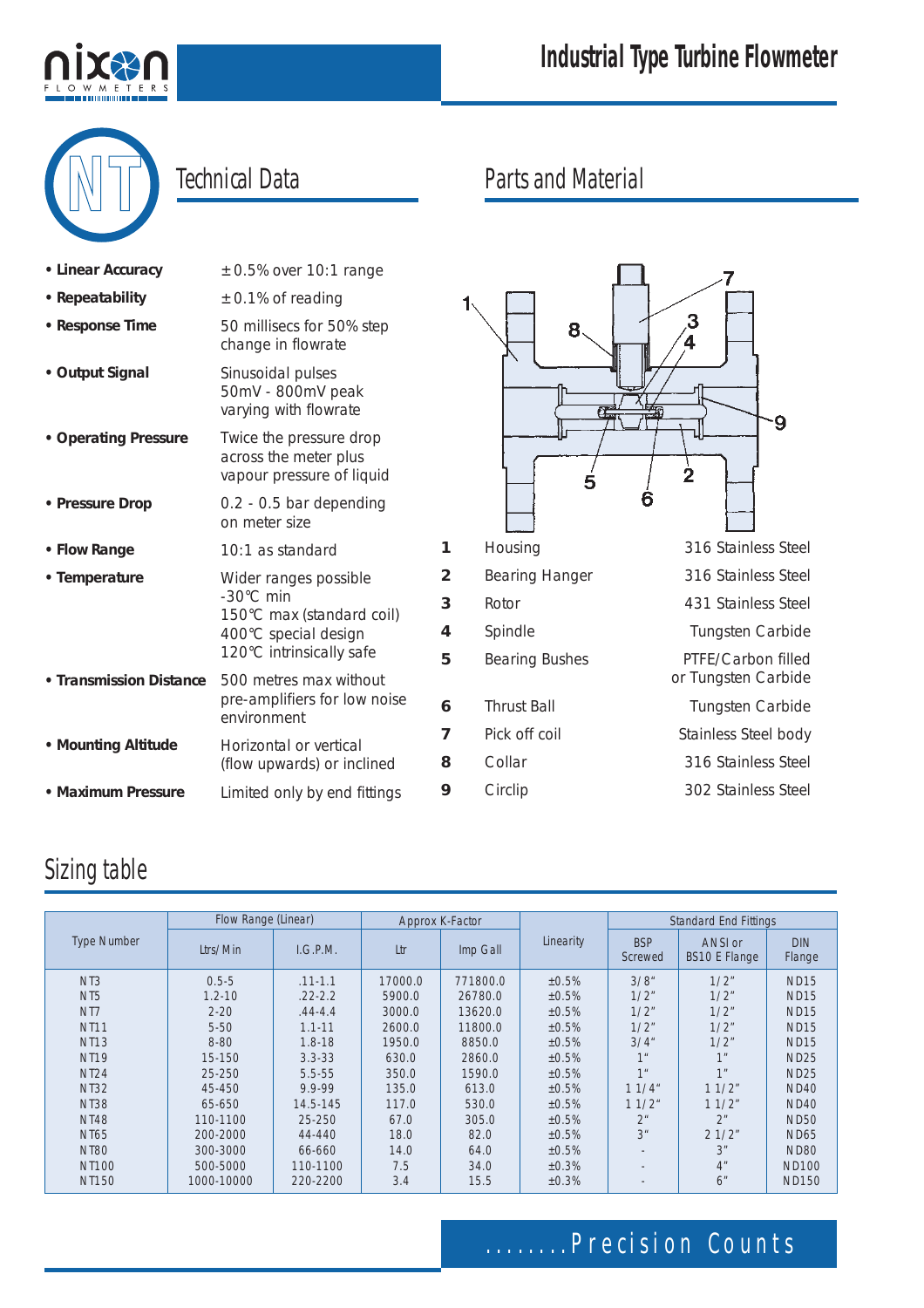# **Industrial Type Turbine Flowmeter**





# **Operations Principle**

A ferritic stainless steel rotor revolves within a nonmagnetic housing on the outside of which is located a pick off coil containing a permanent magnet. As the rotor blades pass the tip of the permanent magnet, the reluctance of the magnetic circuit is changed, and a small a.c. voltage is generated in the coil. The frequency of the a.c. voltage is proportional to flowrate, and the total number of pulses produced represents total flow passed through the meter.

The flowmeter may be located some considerable distance from the associated secondary instrument, and remote flowrate indication, total flow, and remote batch control are thus possible.

#### Installation and use

For best results the flowmeter should be installed well away from heavy current carrying cables and with control valves etc. located downstream of the meter.

A length of straight pipe of bore equal to the meter inlet should be provided, preferably 10 diameters in length, and if possible containing flow straightening vanes at the inlet end. Turbine meters are sensitive to swirl present upstream may cause a change in meter factor.

Strainers should be provided to minimise the risk of damage due to small solids in suspension. Meters may be installed in any attitude, but the flow direction and mounting attitude should be advised at the order stage if other than horizontal.

Varying densities have no appreciable effect on the accuracy of axial flow turbine meters so far as volumetric flow is concerned. If readout is required in mass flow terms, we can supply density or temperature compensation equipment to automatically correct for density variation. All turbine meters are to some extent sensitive to viscosity changes and any likely viscosity variation should be advised at the order stage.

Servicing may be carried out by our service engineers in the field, but meters should be returned to our factory wherever possible for repair. Bearing replacement can be effected on site by a skilled fitter, and instructions will be provided on request.

When requesting service visits or spares the full serial number should be stated, which immediately gives us access to the original order files for the installation.

### **Dimensions**



Allow an extra 50 mm height on dimension 'D' for pick off coil connector.

|                  | A   | B   | $\mathsf C$ | D   |
|------------------|-----|-----|-------------|-----|
| N <sub>T</sub> 3 | 51  | 110 | 25          | 82  |
| NT <sub>5</sub>  | 64  | 110 | 25          | 82  |
| N <sub>T</sub>   | 64  | 110 | 25          | 82  |
| <b>NT11</b>      | 85  | 110 | 38          | 84  |
| <b>NT13</b>      | 85  | 110 | 38          | 86  |
| <b>NT19</b>      | 114 | 150 | 51          | 89  |
| <b>NT24</b>      | 114 | 150 | 51          | 91  |
| <b>NT32</b>      | 135 | 174 | 64          | 95  |
| <b>NT38</b>      | 150 | 174 | 64          | 98  |
| <b>NT48</b>      | 180 | 210 | 76          | 103 |
| <b>NT65</b>      |     | 258 | 100         | 112 |
| <b>NT80</b>      |     | 316 | 100         | 119 |
| <b>NT100</b>     |     | 386 | 167         | 130 |
| <b>NT150</b>     |     | 410 | 167         | 155 |